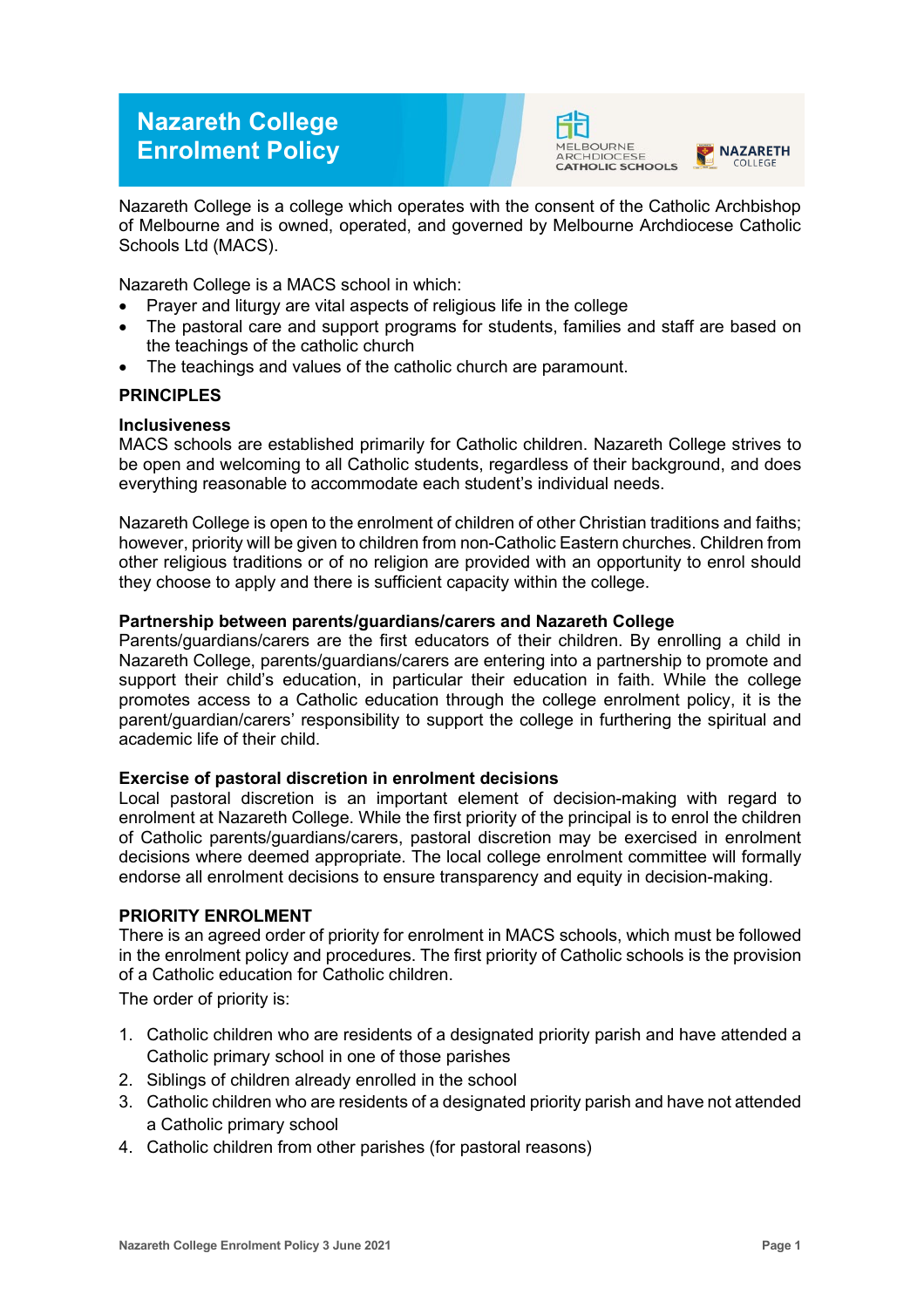- 5. Children from non-Catholic Eastern churches (i.e. Greek Orthodox, Coptic Orthodox, Ukrainian Orthodox, Russian Orthodox, Serbian Orthodox and other Orthodox) who have attended a Catholic primary school and are residents of a priority parish
- 6. Children from non-Catholic Eastern churches (i.e. Greek Orthodox, Coptic Orthodox, Ukrainian Orthodox, Russian Orthodox, Serbian Orthodox and other Orthodox) who have not attended a Catholic primary school and are residents of a priority parish
- 7. Other Christian children who have attended a Catholic primary school and are residents of a priority parish
- 8. Other Christian children who have not attended a Catholic primary school and are residents of a priority parish
- 9. Non-Christian children who have attended a Catholic primary school and are residents of a priority parish
- 10. Non-Christian children who have not attended a Catholic primary school and are residents of a priority parish.

## **DEFINITIONS**

## **Catholic child**

For the purpose of enrolment in a Catholic school, a child is considered to be Catholic if they are a member of the Catholic Church, usually established by a Certificate of Baptism.

#### **Catholic school**

A Catholic school operated by MACS is one which operates with the consent of the Archbishop of Melbourne, where formation and education are based on the principles of Catholic doctrine, and where the teachers are outstanding in true doctrine and uprightness of life.

#### **Enrolment catchment area**

The enrolment catchment area is a defined area from which a school enrols students as officially designated to a school by MACS. For secondary colleges, this is those parishes designated as priority parishes by MACS.

#### **Orthodox child**

For the purpose of enrolment in a Catholic school, a child is considered to be Orthodox if they are a member of a non-Catholic Eastern church, including Greek Orthodox, Coptic Orthodox, Ukrainian Orthodox, Russian Orthodox, Serbian Orthodox, and other Orthodox.

#### **Parish**

'Parish' refers to the local parish as defined by its geographical boundaries and student location is based on home address.

#### **Priority parish**

Priority parishes determine the secondary colleges where a child would be given enrolment priority. Priority parish refers to the student's residential address, **not** the primary school attended by the student. The Nazareth College priority parishes are St Elizabeth's Noble Park North; St Gerard's North Dandenong; St Justin's Wheelers Hill; St Simon's Rowville; St Anthony's Noble Park; Resurrection Keysborough; St John Vianney's Mulgrave; St Mark's Dingley Village; St Joseph's Springvale.

#### **PARENTAL RESPONSIBILITIES**

At the time of enrolment at Nazareth College, parents/guardians/carers make a commitment to provide ongoing support for their child's Catholic education. In particular,